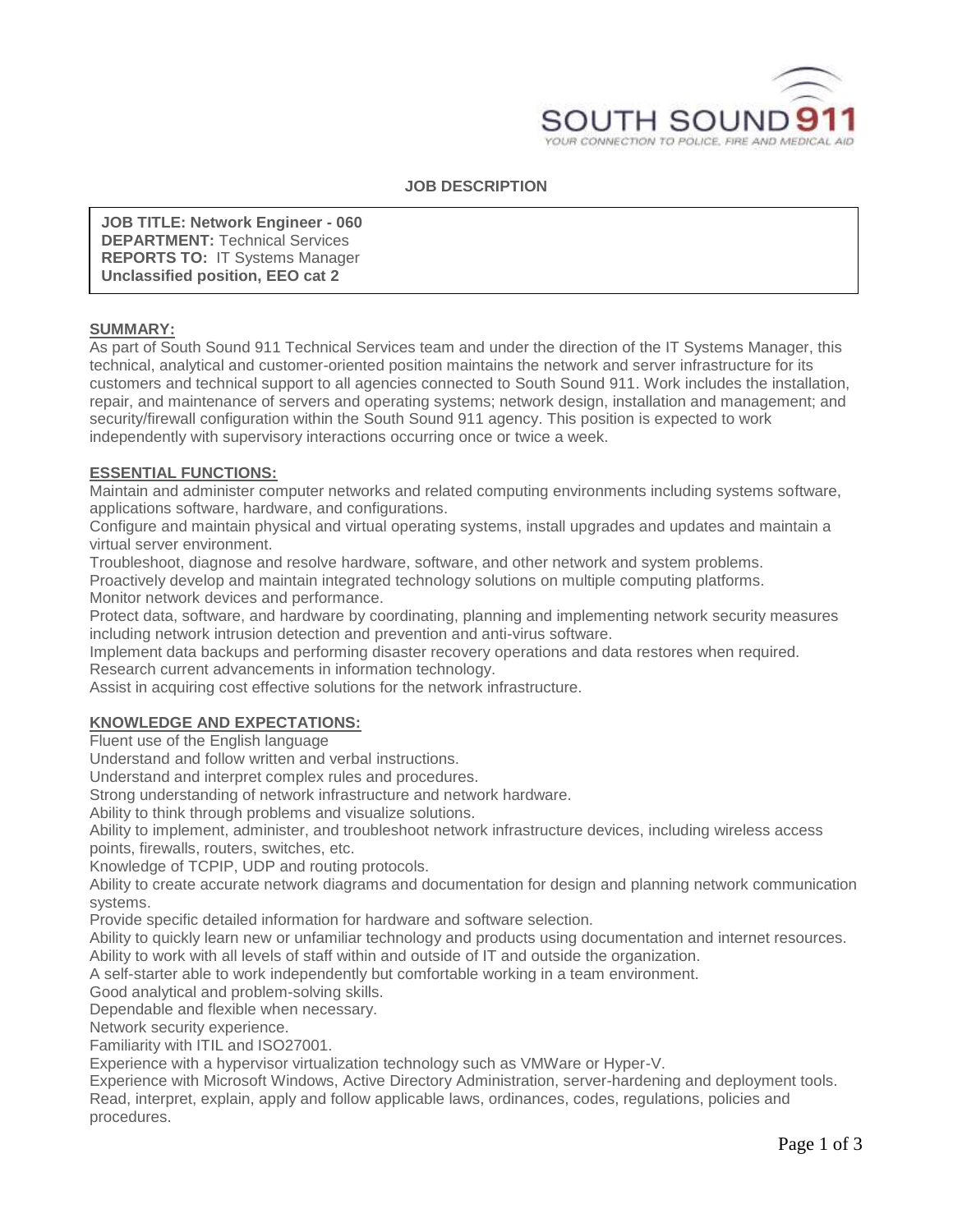Experience in the public sector is preferred.

Perform limited clerical duties such as filing, duplications and typing.

Work appropriately with confidential material and information.

Work with speed and accuracy.

Provide training and orientation to peer employees.

Follow safety rules and regulations.

Communicate efficiently and effectively both orally and in writing using tact, patience and courtesy.

Maintain cooperative and effective working relationships with others.

Analyze situations quickly and adopt an effective course of action.

Organize work with many interruptions and multiple tasks to meet schedules and timelines.

## **QUALIFICATIONS:**

Three years of increasingly responsible experience in network management. A bachelor's degree in computer science, business or related field, and previous experience in a public sector preferred.

## **LICENSES, CERTIFICATES AND OTHER REQUIREMENTS:**

Microsoft Certified Systems Engineer (MCSE) and/or Cisco Certified Network Administrator (CCNA) training required at time of appointment, preferred. Due to the confidential nature and demands of this position, candidates must possess an exemplary personal history and pass a background investigation, a selfassessment survey, an oral interview, a polygraph examination and a psychological evaluation as part of the pre-conditional offer of employment.

#### **PHYSICAL REQUIREMENTS:**

The physical demands described here are representative of those that must be met by an employee to successfully perform the essential functions of this job. While performing the duties of this job, the employee is regularly required to sit at a computer terminal, requires a lot of walking; use hands to finger, handle, or feel and talk or hear.

The employee is frequently required to reach with hands and arms. The employee is occasionally required to stand. Technicians are subject to lifting up to 50 pounds independently and additional weight with assistance and may be required to climb ladders or stand/walk for brief periods during the day. Specific vision abilities required by this job include close vision, distance vision, peripheral vision, depth perception and ability to adjust focus.

#### **WORKING ENVIRONMENT:**

Indoor climate-controlled office environment. The noise level in the work environment is usually quiet. This position will interact with employees and customers on a daily basis. The nature of these interactions will be to gather information about an existing problem or desired functionality within a technical system that the South Sound 911 Law Enforcement Services supports.Office environment includes exposure to noise conditions including hum of computers and air conditioners; subject to after hours, seven days a week on-call rotation; also subject to traveling to other locations to conduct work. Work flexible hours when needed and carry an agencyprovided cell phone as required.

#### **MACHINES/TOOLS/EQUIPMENT/WORK AIDS:**

Personal computer, copy machines, telephone, fax machine, E-mail, calculators, head sets, printers.

# **POTENTIAL HAZARDS:**

The hazards are consistent within an office environment.

|  |  |  |  |  | <b>ANALYSIS OF PHYSICAL DEMANDS OF POSITION</b> |
|--|--|--|--|--|-------------------------------------------------|
|--|--|--|--|--|-------------------------------------------------|

| <b>Activity</b> | Percentage of time | <b>Activity</b>   | <b>Pounds</b> |
|-----------------|--------------------|-------------------|---------------|
| Standing        | 15% of time        | Pulling & Pushing | 25/75 lbs.    |
| Walking         | 15% of time        | Liftina           | 50lbs.        |
| Sitting         | 70% of time        | Carrying          | 25lbs.        |